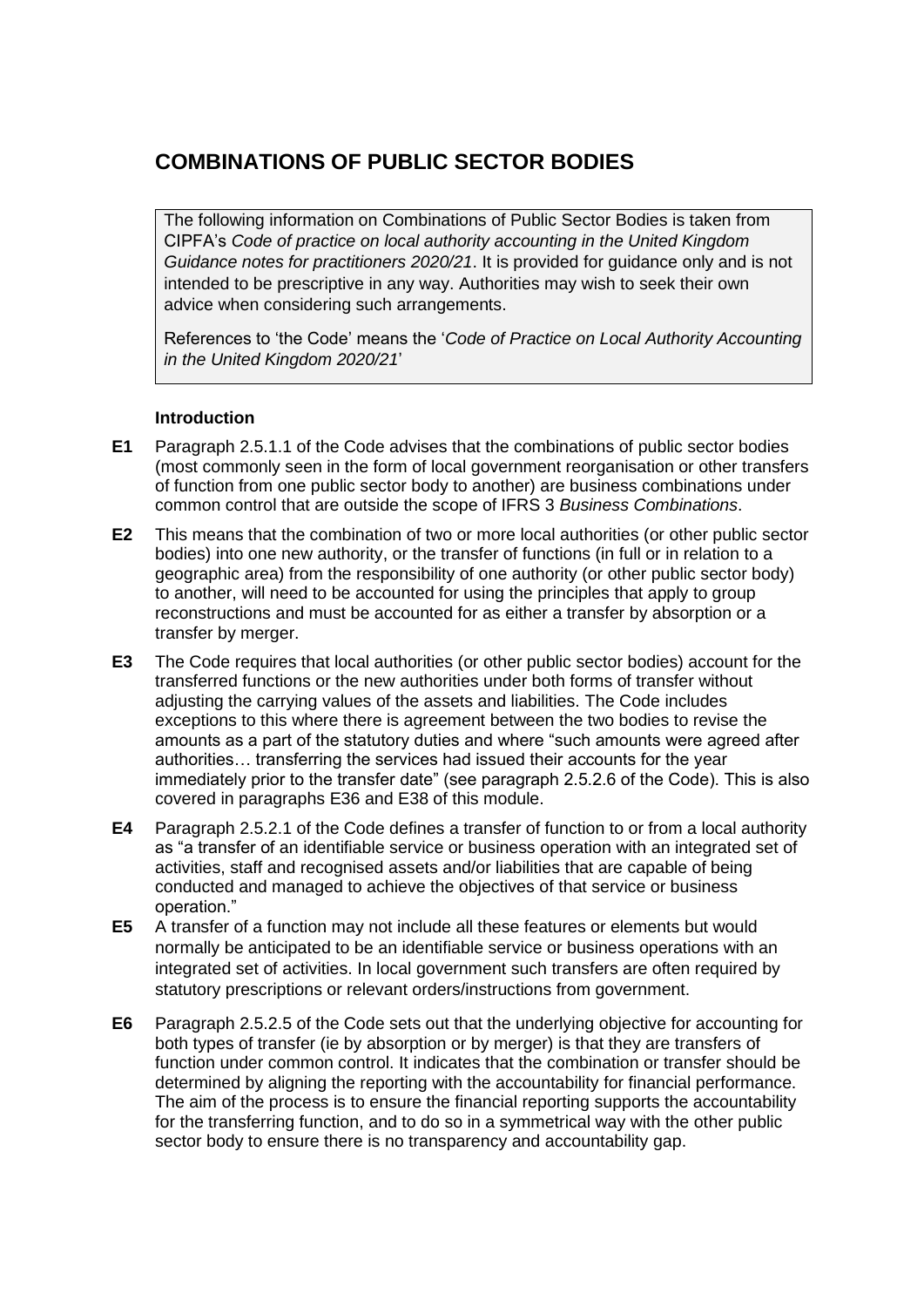### **Transfer by absorption**

### **Gross expenditure, income and net expenditure of acquired functions**

- **E7** The Code requires that income and expenditure directly related to acquired functions are shown separately on the face of the Comprehensive Income and Expenditure Statement. This is so that readers of the accounts can properly appreciate the comparative figures for activities that are continuing, allowing a better understanding of year-on-year trends and future prospects. Accounting policy disclosures for acquired functions will be needed when circumstances arise causing substantial changes to the operation of services.
- **E8** Acquired functions (operations) are those that the authority has acquired during the accounting period. Examples of acquired functions are:
	- a) services and/or geographical areas for which responsibility has passed to the authority due to the reorganisation of local government, or
	- b) services acquired as a consequence of legislation, eg a new statutory responsibility transferred from another entity.

It is suggested that local authorities may wish to refer to the transfers as 'services transferred from xyz County Council'.

- **E9** The income and expenditure relating to the acquired function (operation) should be disclosed separately from other continuing operations but before the total continuing operations. Authorities are required to show the results of acquired services separately from the results of continuing services. The results of services acquired in the year should be disclosed below continuing operations but above the line of total continuing operations.
- **E10** An acquired function (operation) might be, say, the education service in a geographic area transferred to a local authority. It might be the whole of a service not previously carried out. Acquired functions (operations) might embrace a considerable number of services and several services' costs may need to be apportioned between continuing and acquired operations.
- **E11** The need for the separation of continuing, transferred and acquired functions (operations) comes from IAS 1 *Presentation of Financial Statements* (IAS 1 paragraphs 85 and 86). This requires that an authority include new line items and amend descriptions when such presentation is relevant to an authority's performance. The objective is not to require authorities to carry out a technical exercise to separate out these elements of its activity but to make the separation where new functions have been taken on or responsibilities passed to other entities that would have a substantial impact on comparatives across financial years. The authority would need to consider whether the acquisition or transfer causes such a movement in the figures of a service's total cost that the underlying trends of the authority's policies are obscured and cannot fairly be understood by users.
- **E12** The Code requires that acquired and transferred functions are disclosed separately from continuing services. The authority should disclose gross expenditure, income and net expenditure for each of the continuing services. Where all operations are continuing it will not be necessary to use the heading on the face of the Comprehensive Income and Expenditure Statement, but instead authorities should comply with the normal reporting requirements for the statement set out in Module 3 of these Guidance Notes. Similarly, where all operations are acquired or transferred due to local government reorganisation, for example, disclosure of the situation can be made in a footnote to the Comprehensive Income and Expenditure Statement in the interests of presenting a true and fair view of the new authority or an authority that will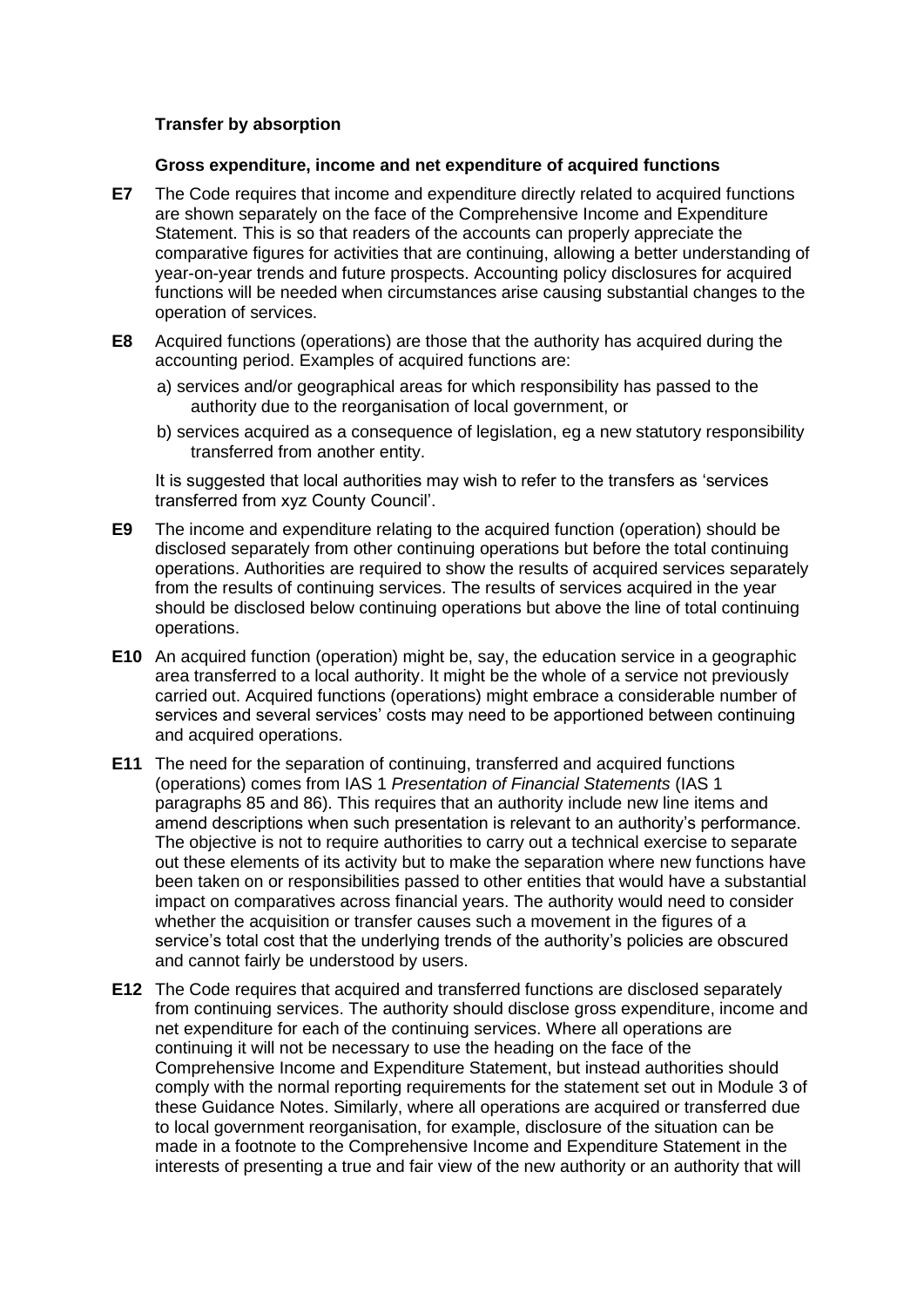cease to exist (see also paragraph E25 for presentational requirements for new authorities).

## **Transferred functions**

- **E13** In order to apportion expenditure between continuing and transferred functions (operations), approximations may be necessary. Where the information is not readily available, an estimate should be used. It is preferable where both bodies involved are subject to the Code that they agree the estimation process to be used and present the same values for the acquired/transferred activities in their respective accounts.
- **E14** Care is needed with reporting comparatives. In the year of transfer there should be a comparative for the costs of the services affected, provided it is practicable to split the figures for the prior year. In the year following the transfer there will need to be a comparative of the prior year expenditure on the service, matched to a nil entry in the current year.
- **E15** Functions (or functions in relation to a geographic area) transferred to another authority are required by the Code to be disclosed separately in the comparative year. Practitioners may wish to use the terminology suggested by the example at paragraph E32. Where the transfer requires reporting in the notes to the accounts, a separate line disclosing the transfer will need to be included after the balance brought forward from the previous year. It is important to note that the Code clearly states that transfers of services do not negate the presumption of going concern (see paragraph 2.1.2.9 of the Code) and that discontinued operations are not those operations transferred from one part of the public sector to another (see paragraph 4.9.2.4 of the Code). Discontinued operations are discussed in Section N of Module 4.
- **E16** As with continuing and acquired functions (operations), some care is needed with comparatives. In the year of transfer, there should be a comparative for the costs of the services affected, provided it is practicable to split the figures for the prior year. In the year following the transfer, there will need to be a comparative of the prior year expenditure on the service, matched to a nil entry in the current year.
- **E17** Paragraph 2.5.2.9 of the Code indicates that functions may be transferred from an authority to another body outside the public sector (eg a social enterprise). The Code requires that such transfers be accounted for by derecognising any assets and liabilities transferred to the non-public-sector body. Any income received must be accounted for as proceeds of sale of the asset(s).

## **Transfer by merger**

- **E18** Paragraph 2.5.2.4 of the Code makes it clear that transfers by merger are rare transactions in local government. They will only occur when management of a local government body considers that the substance of a true and fair presentation of the newly combined entity would be best presented as if it has always existed, ie by restating the financial performance, position and cash flows of the entities involved as if the combined entity or function performed had always taken place in that form.
- **E19** Thus the financial reporting and presentation requirements would need to represent the combined entity as a result of the transfer. Substantially the combined entity would need to have combined in such a way as the substance of the functions that the combined entity performs remains largely unchanged. Possible indications of this might be, for example:
	- a) the management structure of the combined entity is (substantially) unchanged (this is also supported by the objectives of reporting a transfer, ie aligning the reporting with the accountability for financial performance – see paragraph 2.5.2.5 of the Code)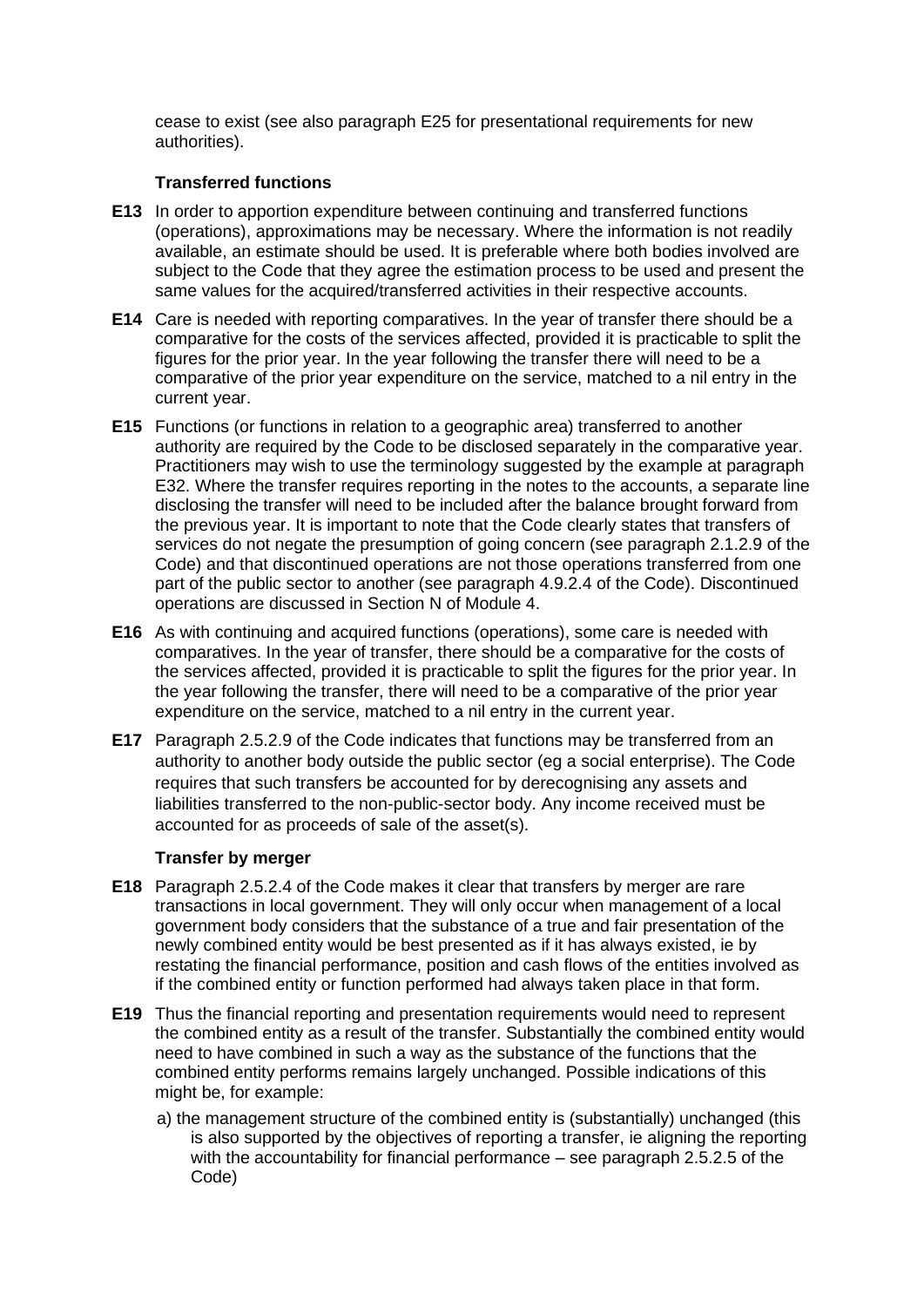- b) the functions of the future operation of the combined entity remain (substantially) unchanged, and
- c) those charged with governance are reasonably able to approve the accounts of the combined entity, having responsibility for the transactions and sufficient access to information and explanations to perform their duties.

In order to come to the conclusion that the transfer represents a transfer by merger, an authority might need to consider the specific legislation requiring the change including primary and secondary legislation and/or other contractual arrangements that bring about the combined entity.

- **E20** The Code also specifies that to ensure symmetrical accounting treatment with the rest of the public sector, if a transferring or combining entity's functions originate from outside of the local government sector, this is not a transfer by merger; or if the transfer is from a local government body to another part of the public sector, this again is not transfer by merger.
- **E21** The results and cash flows of all of the combining entities (or functions) should be brought into the financial statements of the combined entities from the beginning of the financial year in which the combination occurred. As with transfer by absorption, assets and liabilities transfer at carrying value (see paragraph E38 for the detail of this accounting treatment per paragraph 2.5.2.6 of the Code). As noted above in paragraph E18, the combined entity should be accounted for as if it has always existed; therefore, comparative information would be required under this form of transfer, and the combination would require full retrospective restatement. Comparatives should be adjusted as necessary to achieve uniformity of accounting policies and consistency of presentation.
- **E22** The disclosures in paragraph E24 and E27 will assist with demonstrating the impact of the combination or transfer on the local authority financial statements. It is unlikely that transfer by merger would apply to an individual service. However, even if it did, the requirements to report those services separately in the Comprehensive Income and Expenditure Statement outlined in paragraphs E9, E11 and E12 are unlikely to be appropriate for transfers by merger, ie under a form of presentation which presents the combined entity as if it had always existed.

### **Mid-year transfers**

**E23** Local government transfers of functions that take place during the financial year are also relatively rare occurrences. The Code requires that where they do take place, they need to be reported in accordance with the principles of transfers by absorption, ie from the date that the transfer took place; or, in rare cases where management consider that a true and fair presentation requires this to be presented as a transfer by merger, the resultant transfer would be reported as if the newly combined body or functions has always existed.

### **Presentation and disclosure**

- **E24** Where a local authority either receives a transfer of functions or transfers functions to another authority or public sector entity, paragraph 2.5.4.1 of the Code requires the authority to disclose in its financial statements:
	- i) that the transfer has taken place (including a brief description of the transferred function)
	- ii) the date of the transfer
	- iii) the name of the body that the function is transferred from/to
	- iv) the effect on the financial statements.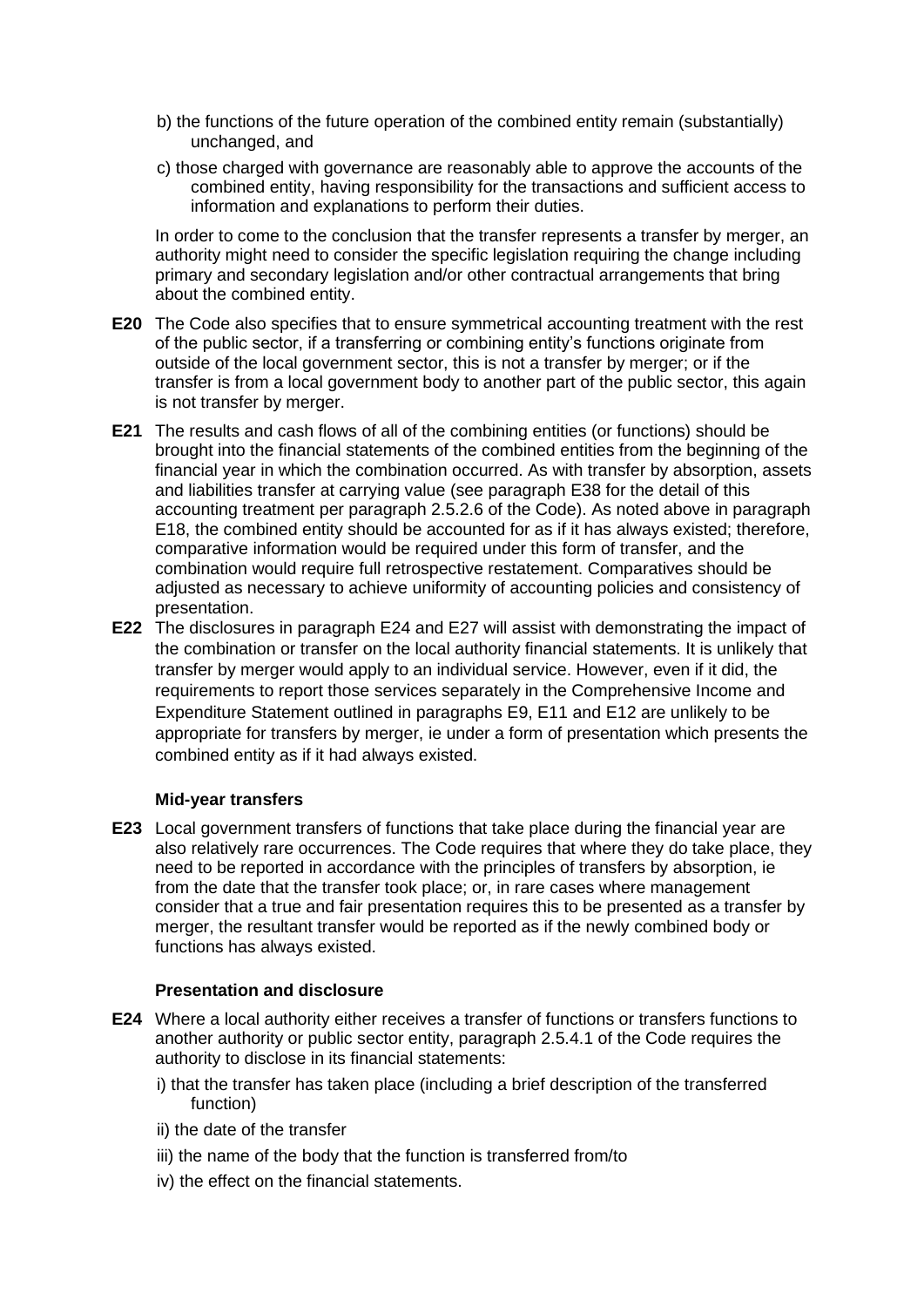- **E25** Where new authorities are created under a transfer by absorption at the beginning of the financial year, they are not required to provide corresponding amounts for the previous year in the financial statements. The notes to the financial statements of the new authority must include an opening Balance Sheet presenting transferred assets and liabilities and opening reserve balances. Paragraph 2.5.4.2 of the Code requires that this must be clearly identified as the opening balance on the creation of the new authority, not the previous year's Balance Sheet. The Code comments that for transfers by absorption, authorities should apply judgement as to whether the disclosure of historical financial performance of the function should be provided in addition to the disclosures in E24 above, to enable users to understand the operational performance.
- **E26** Where transfers by absorption have taken place during the financial year, no comparative information is required for the previous year and the information reported in the complete set of financial statements will be reported from the date the transfer took place. Where applicable, the disclosures set out in paragraphs E24 and E25 above should also be made.
- **E27** For authorities created under a transfer by merger, restatement of comparatives, including that of the results for all the combining bodies for the previous period, must be provided in accordance with IAS 1 as adopted by the Code. Comparatives must be adjusted as necessary to achieve uniformity of accounting policies and consistency of presentation. In addition to the disclosures in E24 above, the disclosures set out in a) to d) below are required:
	- a) an explanation that the transfer has been accounted for under the merger accounting provisions of the Code
	- b) an analysis of the principal components of the surplus or deficit on the provision of services and of other comprehensive income and expenditure pre- and postmerger
	- c) the carrying amount of the net assets at the merger date
	- d) a statement of any adjustment to reserves resulting from the merger.
- **E28** Where transfers by merger have taken place during the financial year, comparative information is required in accordance with IAS 1 as adopted by the Code. The disclosures outlined in paragraphs E24 and E27 above, where they apply to transfers by merger, are also required.
- **E29** Where a continuing authority acquires a new function (operation) or a function in relation to a geographical area, the comparatives for such continuing or acquired operations need to be treated with care. Transferred operations will normally have no comparatives. In the year following the transfer, the results previously shown as transferred will be in the continuing section of the revenue account and the comparatives for that period should be given some thought. If in Year 1 a city council takes over education in a new area and shows £6m as continuing services and £2m as acquired services, then the comparative in Year 2 for continuing services will be £8m and nil against acquired services.
- **E30** As indicated above, where the transfer of functions (or functions in relation to a geographic area) requires reporting in the notes to the accounts, a separate line disclosing the transfer is required after the balance brought forward from the previous year. A new sub-total will need to be inserted to disclose the restated opening Balance Sheet figures. These lines will be required in the notes showing the movements in assets, liabilities and reserves, including the Movement in Reserves Statement and the movement on the HRA statement.
- **E31** Paragraph 2.5.4.7 of the Code requires that the circumstances of any transfer of assets and liabilities to a non-public-sector body arising from the transfer of one or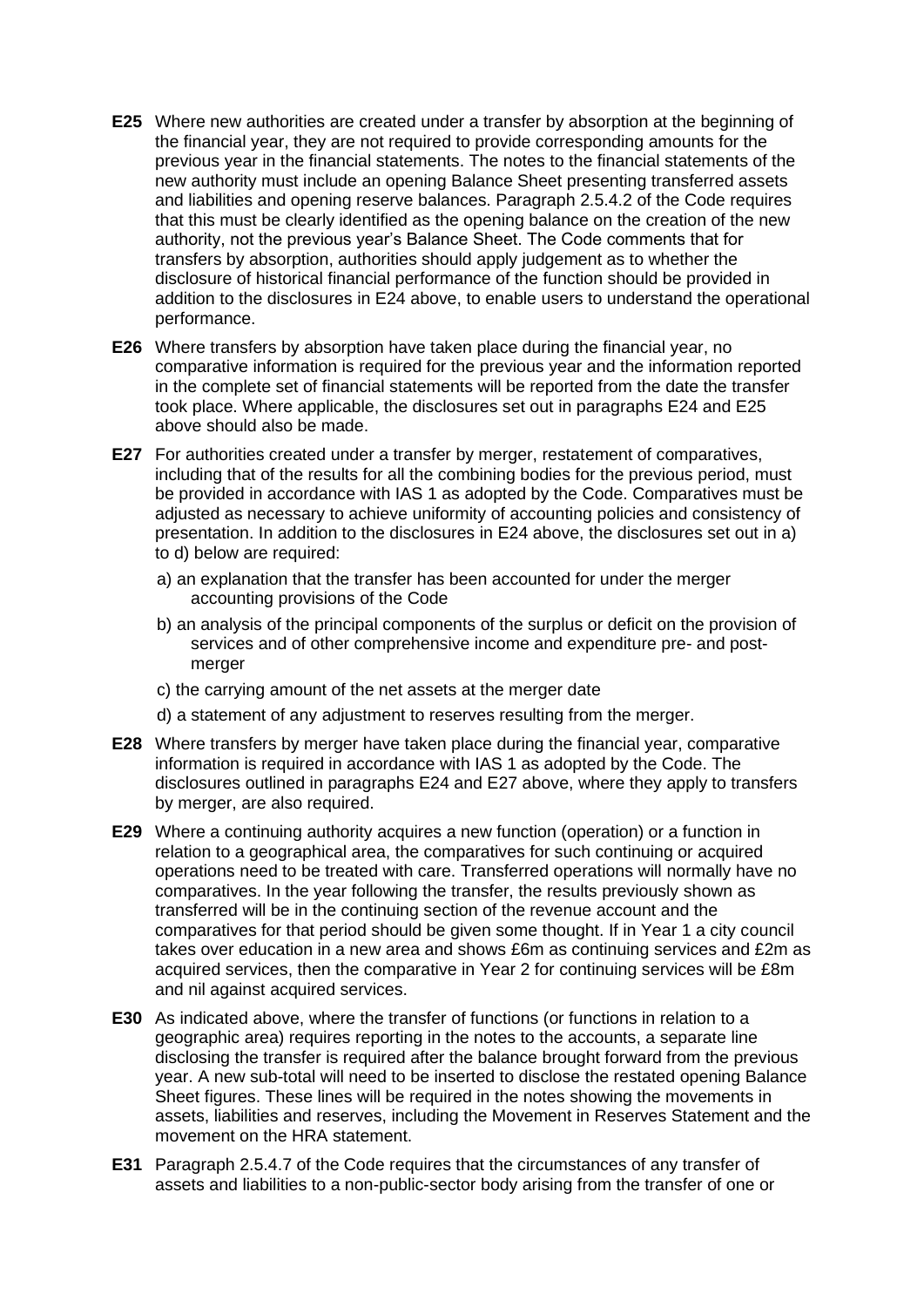more functions to that body must be disclosed. The disclosure must include details of the assets and liabilities transferred, and their carrying amounts. It may be useful to combine this disclosure with paragraph E24 iv) above.

**E32** Below is an example extract from a Comprehensive Income and Expenditure Statement. This is for a county council that under local government reorganisation is transferring services to a new unitary authority. The services are continuing to be provided by the county council in all areas other than the city where the unitary authority is based (net figures only for previous year).

## **ILLUSTRATION: COMPREHENSIVE INCOME AND EXPENDITURE STATEMENT WITH TRANSFERRED FUNCTIONS<sup>1</sup>**

| <b>Previous year</b><br>net expenditure<br>£000s <sup>9</sup> |                                                                                          | <b>Gross</b><br><i>income</i><br>£000s | <b>Gross</b><br>income<br>£000s | <b>Net</b><br>expenditure<br>£000s |
|---------------------------------------------------------------|------------------------------------------------------------------------------------------|----------------------------------------|---------------------------------|------------------------------------|
|                                                               | <b>Continuing operations</b>                                                             |                                        |                                 |                                    |
|                                                               | 3,762 Business change*                                                                   | 18,594                                 | (15, 135)                       | 3,459                              |
|                                                               | 73,548 People directorate*                                                               | 100,272                                | (25, 949)                       | 74,323                             |
|                                                               | 17,033 Neighbourhoods*                                                                   | 56,049                                 | (38, 688)                       | 17,361                             |
|                                                               | 429 Corporate and central services*                                                      | 526                                    | (65)                            | 461                                |
|                                                               | 94,772 Total continuing operations<br>excluding operations<br>transferred to XYZ Council | 175,441                                | (79, 837)                       | 95,604                             |
|                                                               | <b>Services transferred to</b><br><b>XYZ Council</b>                                     |                                        |                                 |                                    |
|                                                               | 28,744 Service outturn for XYZ area**                                                    | 37,528                                 | (8, 140)                        | 29,388                             |
|                                                               | 123,516 Surplus or deficit on<br>continuing operations                                   | 212,969                                | (87, 977)                       | 124,992                            |

<sup>&</sup>lt;sup>1</sup> For illustration purposes only; authorities are required to report the gross expenditure, gross income and resultant net expenditure for the comparative year.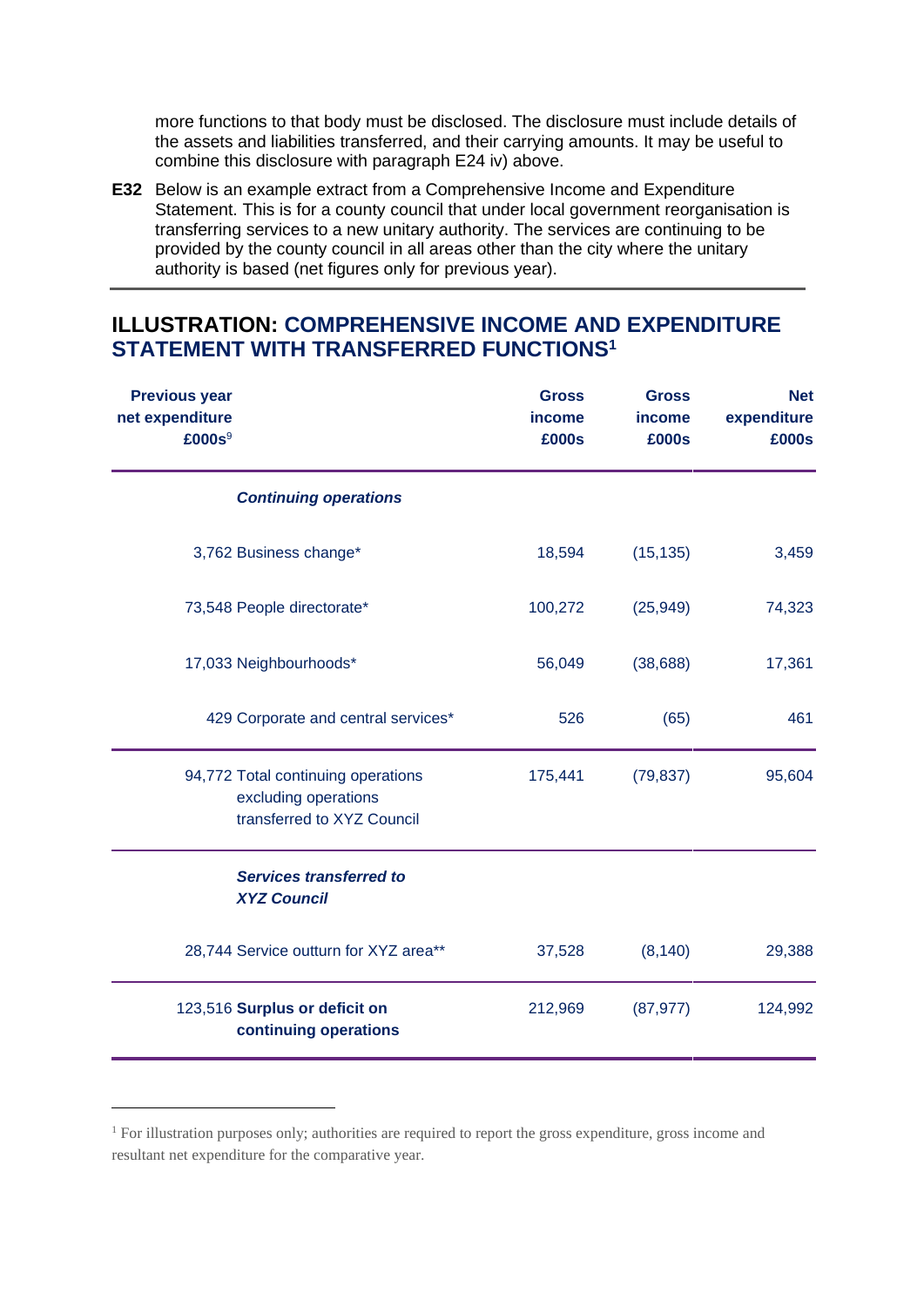On 1 April 20XX, the county transferred its responsibilities for providing services in the area of XYZ City to the newly created XYZ Council. The county spent the following amounts on these services in 20WW/XX:

| <b>Previous year</b><br>net expenditure<br>£000s |                                    | <b>Gross</b><br>expenditure<br>£000s | <b>Gross</b><br><i>income</i><br>£000s | <b>Net</b><br>expenditure<br>£000s |
|--------------------------------------------------|------------------------------------|--------------------------------------|----------------------------------------|------------------------------------|
| 1,473 Business change*                           |                                    | 3,535                                | (1,990)                                | 1,545                              |
| 22,379 People directorate *                      |                                    | 27,467                               | (4,703)                                | 22,764                             |
| 4,892 Neighbourhoods*                            |                                    | 6,526                                | (1, 447)                               | 5,079                              |
|                                                  | 28,744 Total continuing operations | 37,528                               | (8, 140)                               | 29,388                             |

*\* These are illustrative descriptions of service segments. A local authority will use its own description of its service segments.*

*\*\*Note: services transferred to XYZ Council*

- **E33** If a local authority has acquired or transferred any functions (operations) with material effect, then a note is required explaining what has taken place. This should be a straightforward explanation of events.
- **E34** If transferred functions (operations) are disclosed, practitioners should set out details of outstanding liabilities that remain from those services. It is suggested that the disclosure provides details of continuing expenditure, such as repayment of principal and interest, where assets are no longer usable or significant contractual obligations remain despite the transfer or closure of the authority.

## **Detailed accounting requirements for combinations of public sector bodies<sup>2</sup>**

- **E35** The Code contains provisions that apply the 'machinery of government' principle to reorganisations that have been imposed by central government on local authorities. The importance of this is that, using the principles that apply to group reorganisations or reconstructions, merger accounting (per FRS 6 *Acquisitions and Mergers*) can then be applied to reorganisations, with assets and liabilities being transferred at their carrying amounts between two authorities. The alternative, acquisition accounting, would require assets and liabilities to be brought into the Balance Sheet at their fair values, with any difference between the net fair value and the consideration given being accounted for as goodwill or the gain from a bargain purchase under IFRS 3.
- **E36** The following treatments should be applied:
	- a) Reorganisations should normally be accounted for as taking place on 1 April, ie at the start of the new financial year. Authorities affected by a reorganisation will

 $<sup>2</sup>$  Note this section (paragraphs E35–E41 of Module 2) largely covers the accounting requirements under</sup> transfers by absorption with the exception of paragraphs E35, E38 and E39 which apply to both transfers by absorption and transfers by merger.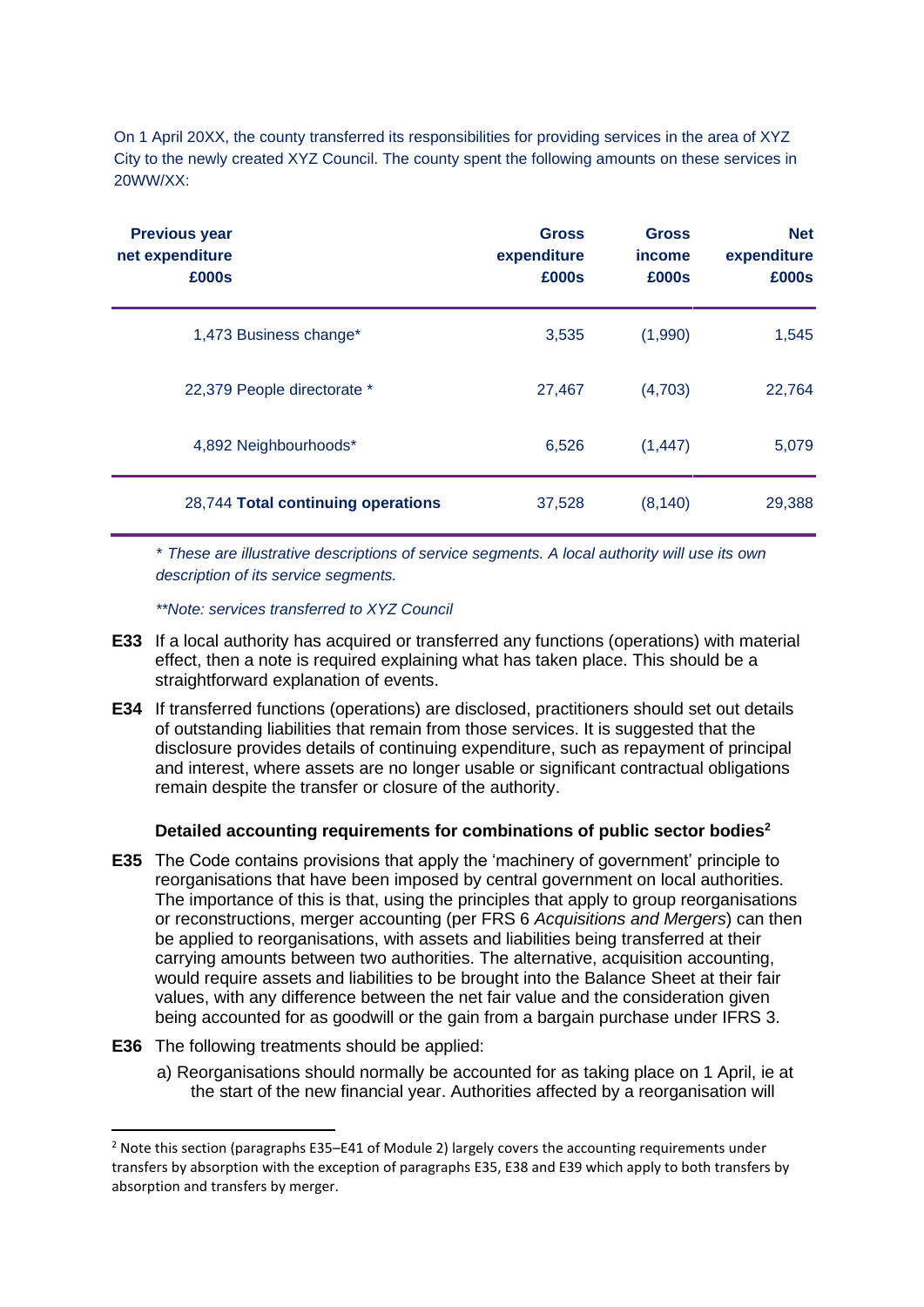bring forward the closing Balance Sheet for the preceding year then put through adjustments for assets and liabilities that have transferred, together with any reserve movements, as transactions for the new financial year.

- b) Transfers of assets and liabilities will usually be negotiated on a breakeven basis, where the net amount of assets/liabilities is compensated for by a cash settlement and an arrangement to contribute to the outstanding capital finance on property, plant and equipment. Where this is the case, there will be no gain or loss to be recognised, but the increase/decrease in net worth of the transferring authorities will need to be included exceptionally and be separately disclosed in the Movement in Reserves Statement.
- c) The notes to the accounts will need to separately identify transfers of assets and liabilities and any consequential changes to reserves.
- **E37** If there is a gain or loss on the transaction (ie there is an imbalance in the carrying amount of the assets and liabilities that have transferred), the difference will need to be written off. Paragraph 2.5.2.7 of the Code protects the surplus or deficit on the provision of services from debits and credits arising from reorganisation, so the gain/loss will be treated as a movement in reserves and reported in the Movement in Reserves Statement. Exceptions to this treatment will be:
	- a) an authority relinquishes property, plant or equipment without receiving full compensation – the loss will be reversed out of the General Fund balance and posted to the capital adjustment account, to be financed as originally intended under the Prudential Framework
	- b) an authority acquires property, plant or equipment assets without paying full compensation (either in the form of cash or a deemed debt arrangement) – the income will need to be posted as a credit to the Comprehensive Income and Expenditure Statement in accordance with the required treatment for government grants (see paragraphs C16 to C20).
- **E38** Assets and liabilities will normally be transferred at the amount at which they are being carried in the 31 March Balance Sheet of the relinquishing authority. However, paragraph 2.5.2.6 of the Code allows revised amounts to be used where these have been negotiated in accordance with statutory duties and agreed after the statement of accounts for the preceding year had been issued. Where carrying amounts are used that are different from revised amounts, reconciling entries will be needed once the transfer has been accounted for. These reconciling entries again will not impact on the surplus or deficit on the provision of services but will be recorded in the Movement in Reserves Statement. Once a transfer has taken place, the carrying amounts may need to be adjusted to comply with the receiving authority's accounting policies – this will especially be the case with non-current assets, which might require a revaluation.
- **E39** It should be noted that merger accounting will require uniform accounting policies in the new authorities and in any authorities with newly acquired services or functions (in full or in relation to a geographic area).
- **E40** Where the transfer requires reporting in the notes to the accounts, a separate line disclosing the transfer is required to be included after the balance brought forward from the previous year. A new sub-total will need to be inserted to disclose the restated opening Balance Sheet figures. These lines will be required in the notes showing the movements in assets, liabilities and reserves, including the Movement in Reserves Statement and the movement on the HRA statement.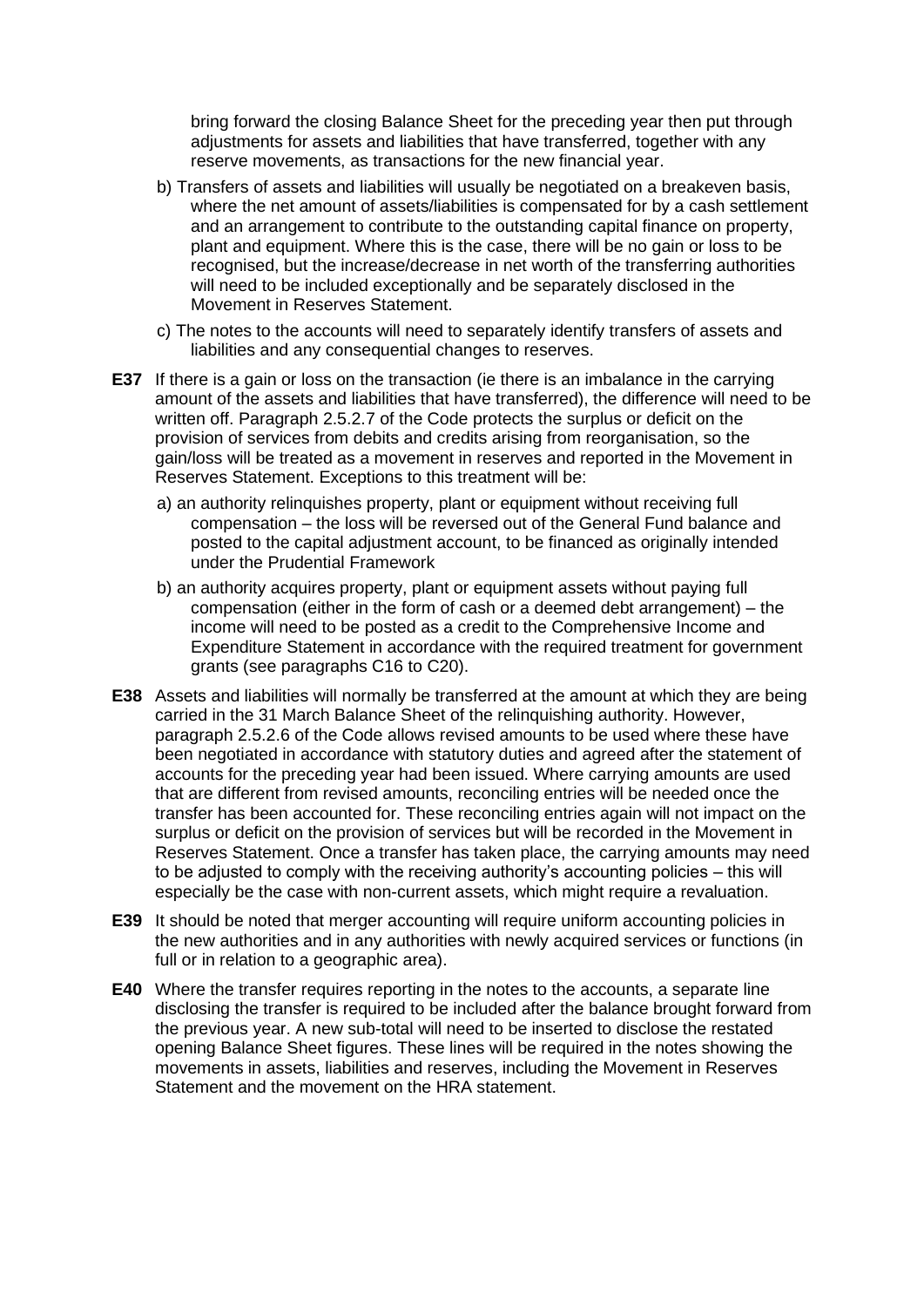## **ILLUSTRATION: TRANSFER OF BALANCES ON REORGANISATION**

Ellebeau County Council is transferring services to Heartichman Keys Borough Council upon the latter's establishment as a unitary authority. The relevant balances for transfer have been extracted from the county's Balance Sheet as published in the preceding year's accounts, with certain exceptions:

The county had a bad debt provision of £100,000 for the debtors to be transferred to the borough, but it has been agreed that the transfer should reflect a £120,000 provision.

The borough will recognise a long-term liability to the county of £20m for the unfinanced part of the non-current assets to be transferred.

The county will transfer  $£1m$  cash to the borough – this ensures that the total amount of assets and liabilities transferred to the borough (including the cash) net to zero.

The transfer will be accounted for based on carrying amounts. Consequently, the bad debt provision will be derecognised by the county and recognised by the borough at the £100,000 amount. Based on the cash settlement, the transfer will result in a £20,000 discrepancy – a loss for the county and a gain for the borough. The loss and gain will then be corrected by a credit to the county's General Fund balance in the Movement in Reserves Statement and a debit for the borough to uplift the loss allowance

With regard to the deemed debt arrangement, this will be treated by the borough as the historical cost of the non-current assets acquired. The non-current asset balance will then largely be balanced by the long-term debtor, and shares of the revaluation reserve and the capital adjustment account.

**E41** The overall implications for the various types of authority involved in a reorganisation are set out below.

### **1. Local authority ceases to exist**

Although not a discontinued operation (see paragraph E15 above) in the interests of ensuring a true and fair presentation, a footnote to the Comprehensive Income and Expenditure Statement should be provided explaining circumstances to the users of the financial statements. The account will not look any different to the accounts prepared had the authority not been subject to reorganisation.

### **2. Local authority loses some of its services to another authority but continues to exist**

In the last year of operation, the authority should disclose those operations that are being transferred. Where the geographical provision of the service is changing so that the authority is losing part of a service but continuing to provide that service, the costs will have to be split between those relating to the transferred service(s) and those relating to the continuing services of the authority.

This means that in the year of reorganisation, the prior year comparatives relating to the transferred service will be separately identified and appropriate conclusions can be drawn about the costs of the continuing service (see paragraph E14).

Data should exist from the preparations for reorganisation for authorities to provide suitable year comparatives. Approximations can be used where detailed information is not available.

Where an authority has some of its area and services transferred to another local authority, it may wish to show a single line on the face of the Comprehensive Income